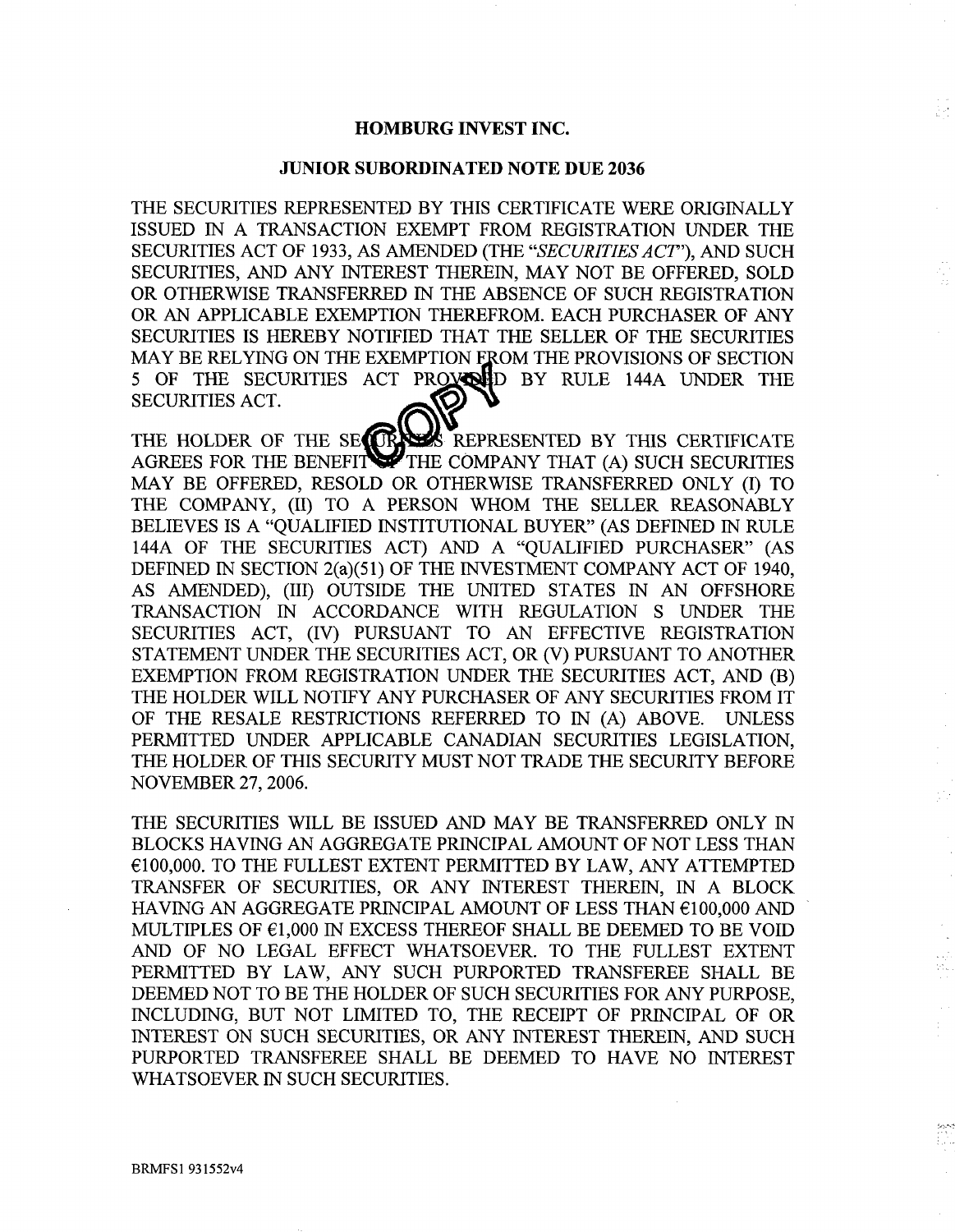THE HOLDER OF THIS SECURITY, OR ANY INTEREST THEREIN, BY ITS ACCEPTANCE HEREOF OR THEREOF ALSO AGREES, REPRESENTS AND WARRANTS THAT IT IS NOT AN EMPLOYEE BENEFIT PLAN, INDIVIDUAL RETIREMENT ACCOUNT OR OTHER PLAN OR ARRANGEMENT SUBJECT TO TITLE I OF THE EMPLOYEE RETIREMENT INCOME SECURITY ACT OF 1974, AS AMENDED *("ERISA"),* OR SECTION 4975 OF THE INTERNAL REVENUE CODE OF 1986, AS AMENDED (THE *"CODE")* (EACH *A "PLAN"),* OR AN ENTITY WHOSE UNDERLYING ASSETS INCLUDE "PLAN ASSETS" BY REASON OF ANY PLAN'S INVESTMENT IN THE ENTITY, AND NO PERSON INVESTING "PLAN ASSETS" OF ANY PLAN MAY ACQUIRE OR HOLD THIS SECURITY OR ANY INTEREST THEREIN. ANY PURCHASER OR HOLDER OF THE SECURITIES OR ANY INTEREST THEREIN WILL BE DEEMED TO HAVE REPRESENTED BY ITS PURCHASE AND HOLDING THEREOF THAT IT IS NOT AN EMPLOYEE BENEFIT PLAN WITHIN THE MEANING OF SECTION 3(3) OF ERISA, OR A PLAN TO WHICH SECTION  $_{\rm 497}$  OF THE CODE IS APPLICABLE, A TRUSTEE OR OTHER PERSON ACHORYON BEHALF OF AN EMPLOYEE BENEFIT PLAN OR PLAN,  $Q \approx (Y)$  HER PERSON OR ENTITY USING THE ASSETS OF ANY EMPLOYER SERIFIT PLAN OR PLAN TO FINANCE SUCH PURCHASE.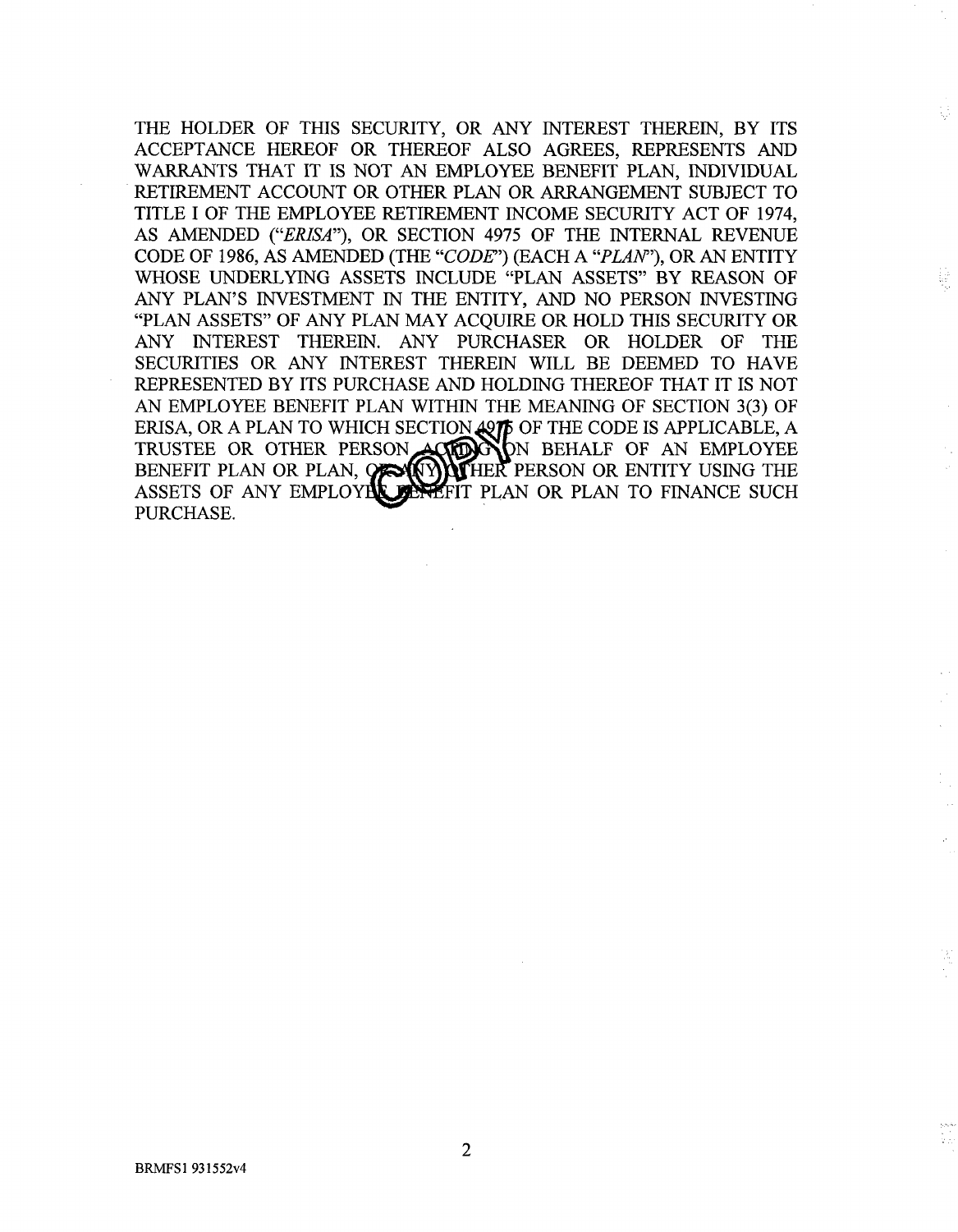## **Homburg Invest Inc.**

### **Junior Subordinated Note due 2036**

No.  $D-1$   $\epsilon_{25,000,000}$ 

YŞ

Homburg Invest Inc. a corporation organized and existing under the laws of the province of Alberta, Canada (hereinafter called the *"Company,"* which term includes any successor Person under the Indenture hereinafter referred to), for value received, hereby promises to pay to Merrill Lynch Pierce, Fenner & Smith Incorporated, or registered assigns, the principal sum of Twenty-Five Million Euros ( $\epsilon$ 25,000,000) or such other principal amount represented hereby as may be set forth in the records of the Securities Registrar hereinafter referred to in accordance with the Indenture on July 30, 2036. The Company further promises to pay interest on said principal sum from July 26, 2006, or from the most recent Interest Payment Date to which interest has been paid or duly provided for, quarterly in arrears on January 30, April 30, July 30 and October 30 of each year, commencing July 30, 2006, or if any such day is not a Business Day, on the next succeeding Business Day (and no interest shall addred in respect of the amounts whose payment is so delayed for the period from an offen such Interest Payment Date until such next succeeding Business Day), excellent if such Business Day falls in the next succeeding calendar year, such prompt mail be made on the immediately preceding Business Day, in each case, with the same force and effect as if made on the Interest Payment Date, at a fixed rate equal to 8.035% per annum through the interest payment date on July 30, 2016 ("Fixed Rate Period") and thereafter at a variable rate equal to EURIBOR plus 3.85% per annum, until the principal hereof is paid or duly provided for or made available for payment; *provided, further,* that any overdue principal, premium, if any, and any overdue installment of interest shall bear Additional Interest at a fixed rate equal to 8.035% through the interest payment date on July 30, 2016 and thereafter at a variable rate equal to EURIBOR plus 3.85 % per annum (to the extent that the payment of such interest shall be legally enforceable), compounded quarterly, from the dates such amounts are due until they are paid or made available for payment, and such interest shall be payable on demand.

During the Fixed Rate Period, the amount of interest payable shall be computed on the basis of a 360-day year of twelve 30-day months and the amount payable for any partial period shall be computed on the basis of the number of days elapsed in a 360-day year of twelve 30-day months. Upon expiration of the Fixed Rate Period, the amount of interest payable for any interest payment period will be computed on the basis of a 360 day year and the actual number of days elapsed in the relevant interest period. The interest so payable, and punctually paid or duly provided for, on any Interest Payment Date shall, as provided in the Indenture, be paid to the Person in whose name this Security (or one or more Predecessor Securities) is registered at the close of business on the Regular Record Date for such interest installment. Any such interest not so punctually paid or duly provided for shall forthwith cease to be payable to the Holder on such Regular Record Date and may either be paid to the Person in whose name this Security (or one or more Predecessor Securities) is registered at the close of business on a Special Record Date for the payment of such Defaulted Interest to be fixed by the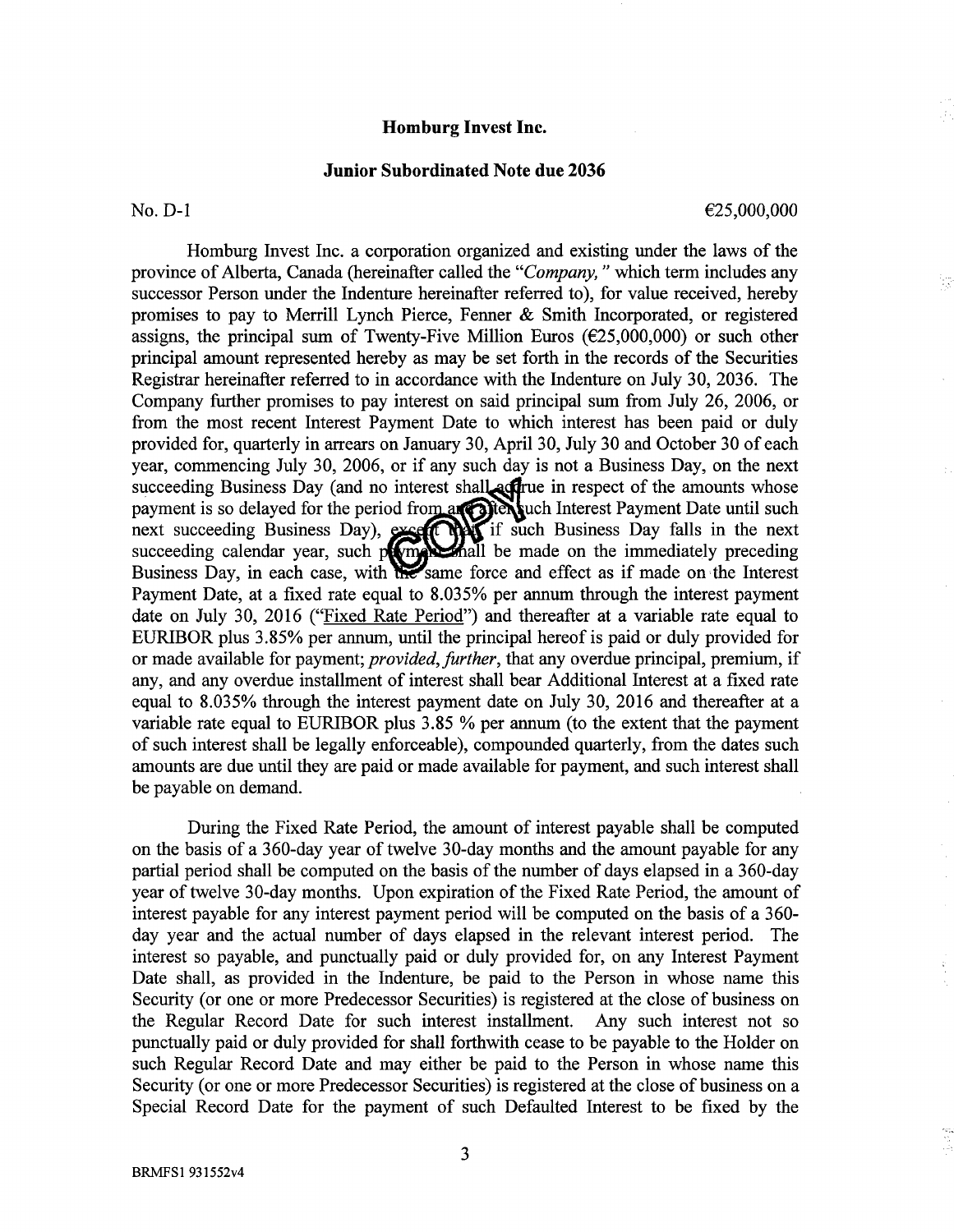Trustee, notice whereof shall be given to Holders of Securities not less than ten (10) days prior to such Special Record Date, or be paid at any time in any other lawful manner not inconsistent with the requirements of any securities exchange on which the Securities may be listed, and upon such notice as may be required by such exchange, all as more fully provided in the Indenture.

кò.

Payment of principal of, premium, if any, and interest on this Security shall be made in Euros or in such coin or currency of the European Union as at the time of payment is legal tender for payment of public and private debts. Payments of principal, premium, if any, and interest due at the Maturity of this Security shall be made at the Place of Payment upon surrender of such Securities to the Paying Agent, and payments of interest shall be made, subject to such surrender where applicable, by wire transfer at such place and to such account at a banking institution in the United States as may be designated in writing to the Paying Agent at least ten (10) Business Days prior to the date for payment by the Person entitled thereto unless proper written transfer instructions have not been received by the relevant record date, in which case such payments shall be made by check mailed to the address of such Pereza explich address shall appear in the Security Register.

The indebtedness evidents by this Security is, to the extent provided in the Indenture, subordinate and junior in right of payment to the prior payment in full of all Senior Debt, and this Security is issued subject to the provisions of the Indenture with respect thereto. Each Holder of this Security, by accepting the same, (a) agrees to and shall be bound by such provisions, (b) authorizes and directs the Trustee on his or her behalf to take such actions as may be necessary or appropriate to effectuate the subordination so provided and (c) appoints the Trustee his or her attorney-in-fact for any and all such purposes. Each Holder hereof, by his or her acceptance hereof, waives all notice of the acceptance of the subordination provisions contained herein and in the Indenture by each holder of Senior Debt, whether now outstanding or hereafter incurred, and waives reliance by each such holder upon said provisions.

Unless the certificate of authentication hereon has been executed by the Trustee by manual signature, this Security shall not be entitled to any benefit under the Indenture or be valid or obligatory for any purpose.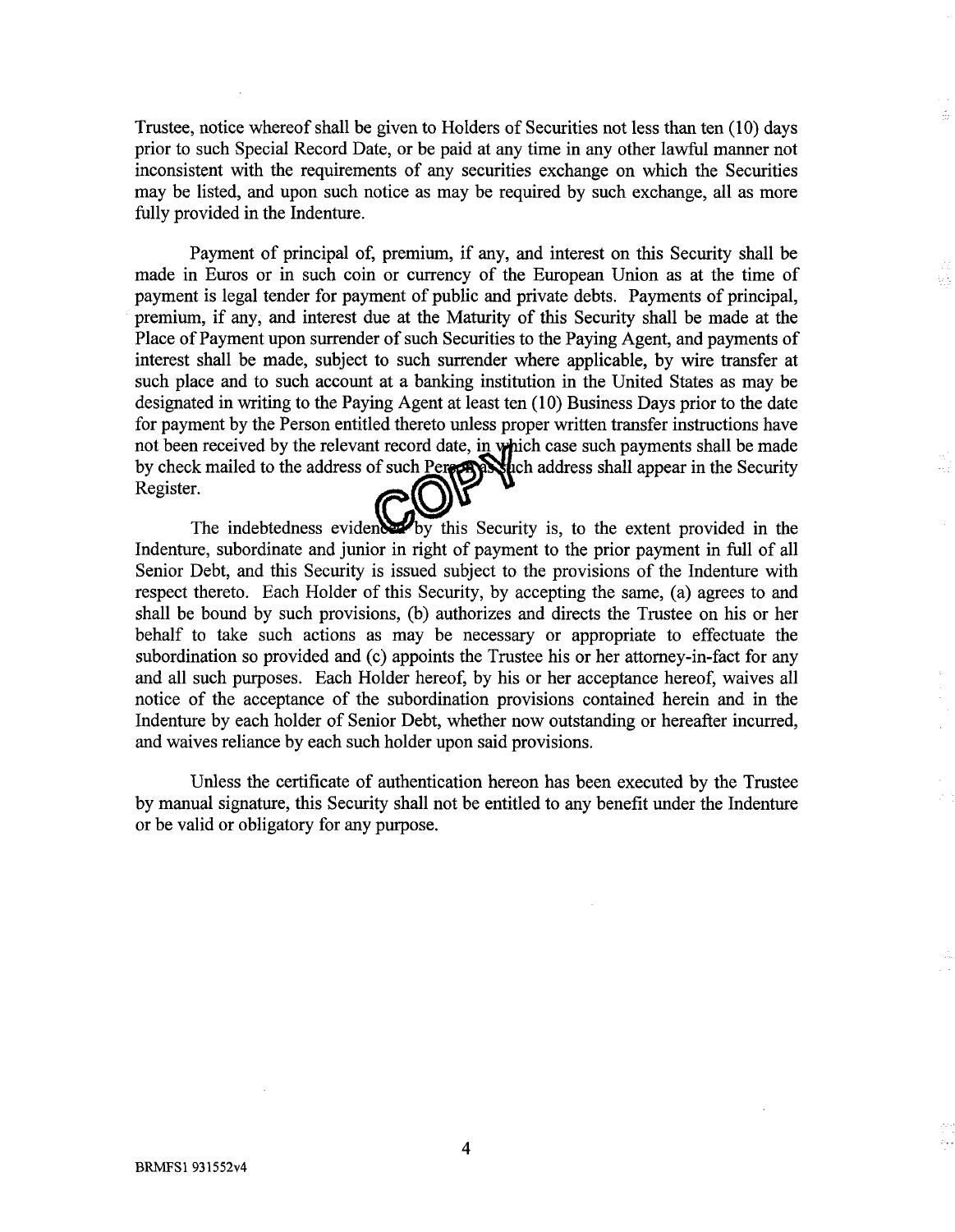#### **[REVERSE OF SECURITY]**

This Security is one of a duly authorized issue of securities of the Company (the *"Securities")* issued under the Junior Subordinated Indenture, dated as of July 26, 2006 (the *"Indenture"),* between the Company and Wells Fargo Bank, N.A., as Trustee (in such capacity, the *"Trustee,"* which term includes any successor trustee under the Indenture), to which Indenture and all indentures supplemental thereto reference is hereby made for a statement of the respective rights, limitations of rights, duties and immunities thereunder of the Company, the Trustee, the holders of Senior Debt and the Holders of the Securities, and of the terms upon which the Securities are, and are to be, authenticated and delivered. In the case of conflict between the provisions of this Security and the Indenture, the provisions of the Indenture shall prevail.

 $\mathbb{Z}^+$ 

All terms used in this Security that are defined in the Indenture shall have the meanings assigned to them in the Indenture.

The Company may, on any Interest Payment **Pate**, at its option, upon not less tha thirty (30) days' nor more than sixty  $(60, 100)$  whitten notice to the Holders of the Securities (unless a shorter notice **period shifts** salisfactory to the Trustee) on or after July 30, 2011, and subject to the **local and** conditions of Article XI of the Indenture, redeem this Security in whole at any time or in part from time to time at a Redemption Price equal to one hundred percent (100%) of the principal amount hereof, together, in the case of any such redemption, with accrued interest, including any Additional Interest, through but excluding the date fixed as the Redemption Date.

In addition, upon the occurrence and during the continuation of a Special Event, the Company may, at its option, upon not less than thirty (30) days' nor more than sixty (60) days' written notice to the Holders of the Securities (unless a shorter notice period shall be satisfactory to the Trustee), redeem this Security, in whole but not in part, subject to the terms and conditions of Article XI of the Indenture at a Redemption Price equal to one hundred seven and one half percent (107.5%) of the principal amount hereof, together, in the case of any such redemption, with accrued interest, including any Additional Interest, through but excluding the date fixed as the Redemption Date.

In the event of redemption of this Security in part only, a new Security or Securities for the unredeemed portion hereof will be issued in the name of the Holder hereof upon the cancellation hereof. If less than all the Securities are to be redeemed, the particular Securities to be redeemed shall be selected not more than sixty (60) days prior to the Redemption Date by the Trustee from the Outstanding Securities not previously called for redemption, by such method as the Trustee shall deem fair and appropriate and which may provide for the selection for redemption of a portion of the principal amount of any Security.

The Indenture permits, with certain exceptions as therein provided, the Company and the Trustee at any time to enter into a supplemental indenture or indentures for the purpose of modifying in any manner the rights and obligations of the Company and of the Holders of the Securities, with the consent of the Holders of not less than a majority in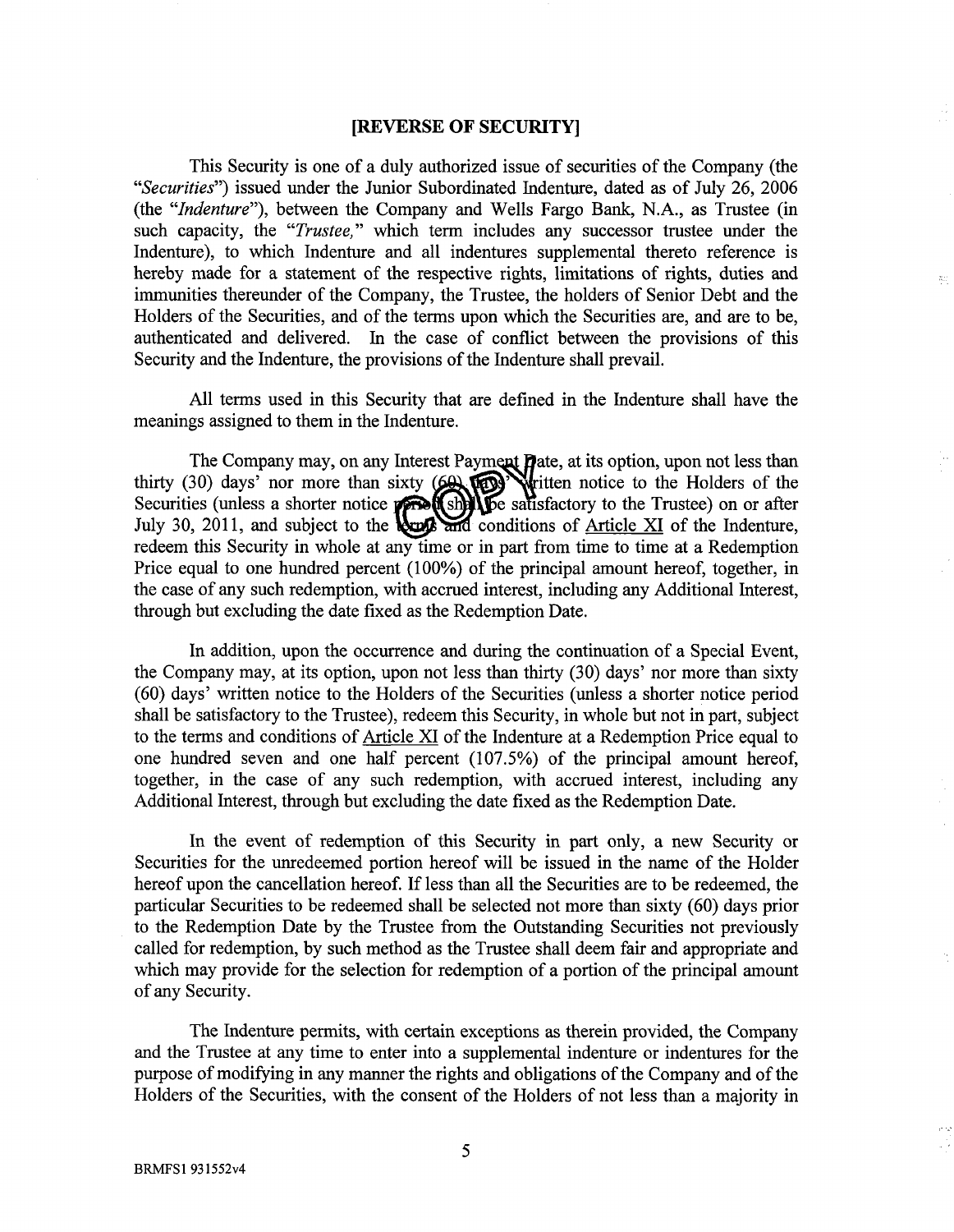principal amount of the Outstanding Securities. The Indenture also contains provisions permitting Holders of specified percentages in principal amount of the Securities, on behalf of the Holders of all Securities, to waive compliance by the Company with certain provisions of the Indenture and certain past defaults under the Indenture and their consequences. Any such consent or waiver by the Holder of this Security shall be conclusive and binding upon such Holder and upon all future Holders of this Security and of any Security issued upon the registration of transfer hereof or in exchange herefor or in lieu hereof, whether or not notation of such consent or waiver is made upon this Security.

No reference herein to the Indenture and no provision of this Security or of the Indenture shall alter or impair the obligation of the Company, which is absolute and unconditional, to pay the principal of and any premium, if any, and interest, including any Additional Interest (to the extent legally enforceable), on this Security at the times, place and rate, and in the coin or currency, herein prescribed.

As provided in the Indenture and subject to certain limitations therein set forth, the transfer of this Security is restricted to **stead for the Company**, (ii) *"Qualified Institutional Buyers*" (as defined **ARIM** 1444 under the Securities Act of 1933, as amended (the "Securities Ac<sub>(</sub><sup>0</sup>) And also "Qualified Purchasers" (as such term is defined in the Investment Columbus Act of 1940, as amended), (iii) outside the United States in an offshore transaction in accordance with Regulation S under the Securities Act, (iv) pursuant to an effective registration statement under the Securities Act or  $(v)$ pursuant to another exemption from registration under the Securities Act and is registrable in the Securities Register, upon surrender of this Security for registration of transfer at the office or agency of the Company maintained for such purpose, duly endorsed by, or accompanied by a written instrument of transfer in form satisfactory to the Company and the Securities Registrar and duly executed by, the Holder hereof or such Holder's attorney duly authorized in writing, and thereupon one or more new Securities, of like tenor, of authorized denominations and for the same aggregate principal amount, will be issued to the designated transferee or transferees.

The Securities are issuable only in registered form without coupons in minimum denominations of  $\epsilon$ 100,000 and any integral multiple of  $\epsilon$ 1,000 in excess thereof. As provided in the Indenture and subject to certain limitations therein set forth, Securities are exchangeable for a like aggregate principal amount of Securities and of like tenor of a different authorized denomination, as requested by the Holder surrendering the same.

No service charge shall be made for any such registration of transfer or exchange, but the Company may require payment of a sum sufficient to cover any tax or other governmental charge payable in connection therewith.

The Company, the Trustee and any agent of the Company or the Trustee may treat the Person in whose name this Security is registered as the owner hereof for all purposes, whether or not this Security be overdue, and neither the Company, the Trustee nor any such agent shall be affected by notice to the contrary.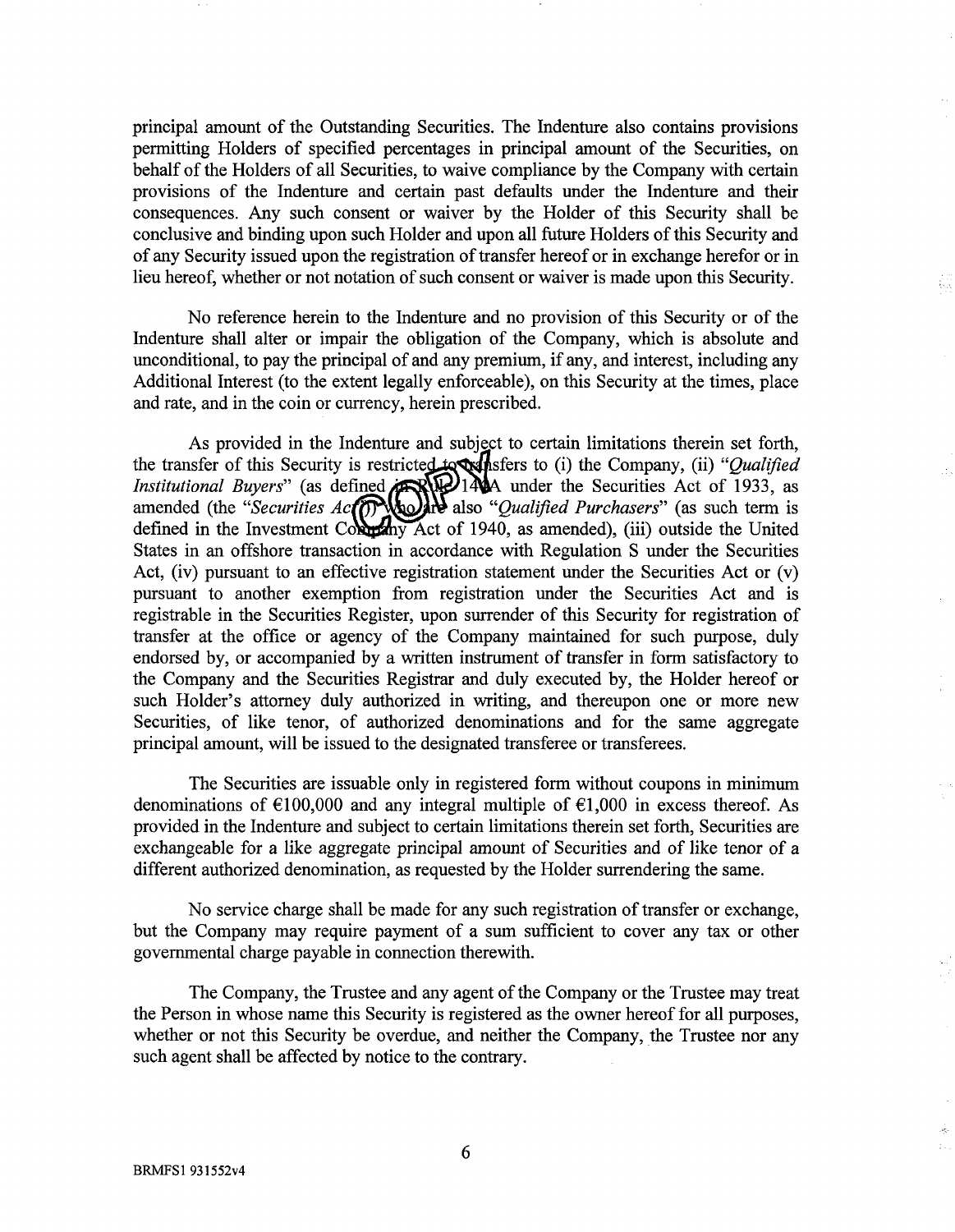The Company and, by its acceptance of this Security or a beneficial interest herein, the Holder of, and any Person that acquires a beneficial interest in, this Security agree that, for United States federal, state and local tax purposes and for Canadian federal, provincial and local tax property  $\mathbf{Q}$  intended that this Security constitute indebtedness.

This Security shall be construed and enforced in accordance with and governed by the laws of the State of New York, without reference to its conflict of laws provisions (other than Section 5-1401 of the General Obligations Law).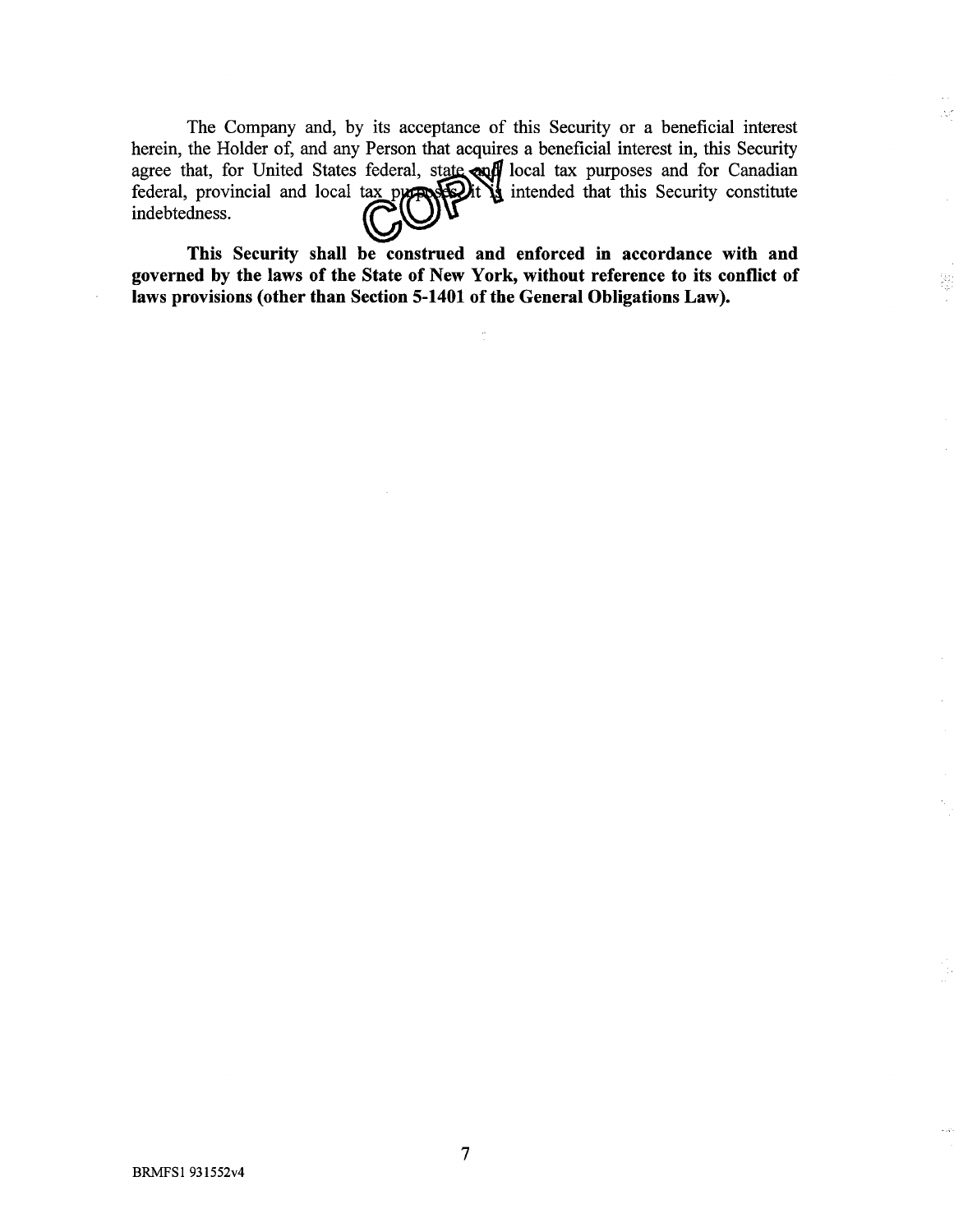IN WITNESS WHEREOF, the Company has caused this instrument to be duly executed on this 36 day of July, 2006.

HOMBURG INVEST INC. D  $T_{\text{c}}$  $N_{\text{d}}$ A oye Name: Title: UP FINANCE + CFO

Č,  $\frac{1}{\sqrt{2}}\frac{\partial^2 \phi}{\partial x^2}$ 

γń,

ia)<br>V

This is one of the Securities referred to in the within-mentioned Indenture.

Dated: July 26, 2006

WELLS FARGO BANK, N.A., not in its tity, but spiely as Trustee individen *¯ .4uthorized~'gn~ory*